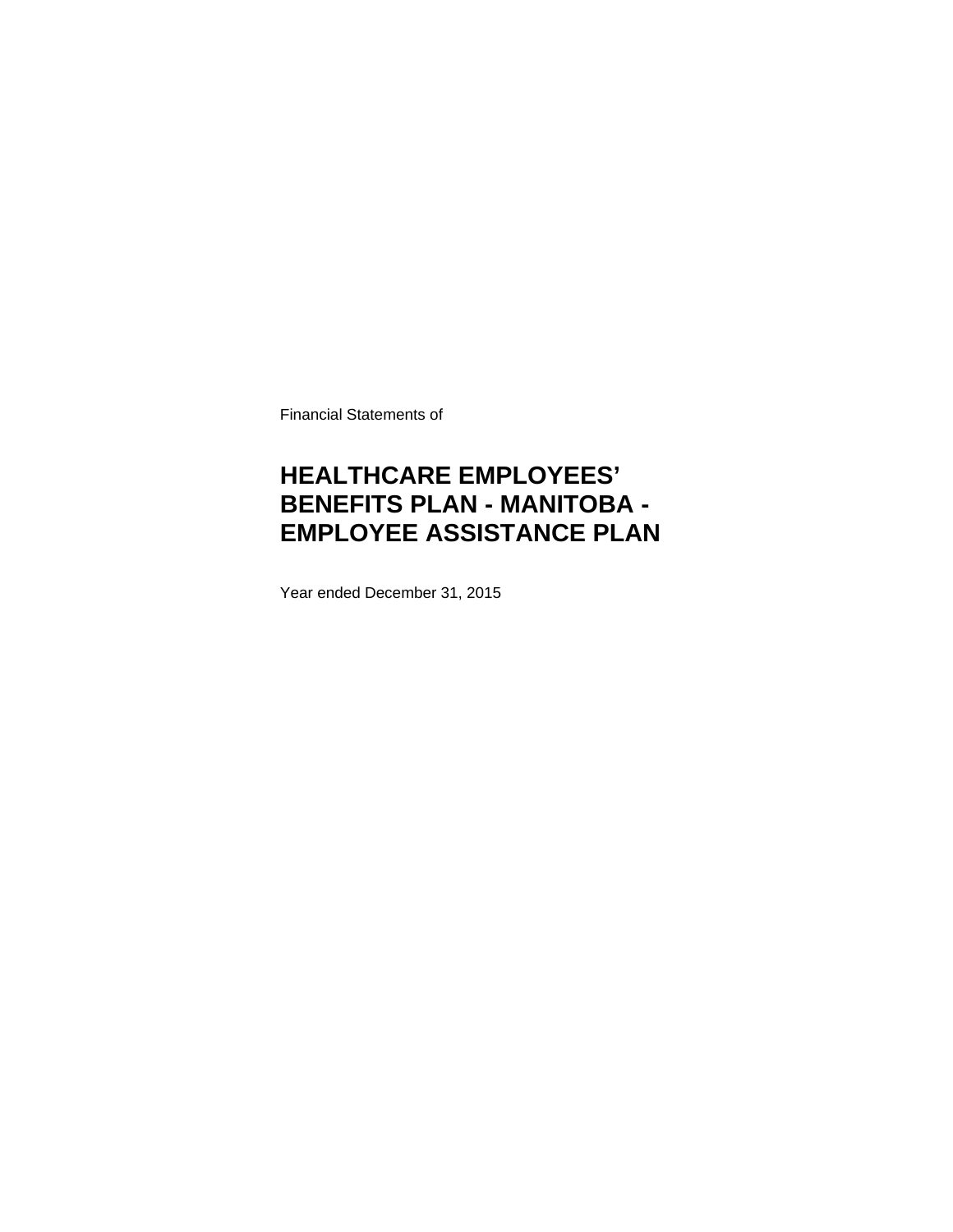

**KPMG LLP** Suite 2000 - One Lombard Place Winnipeg MB R3B 0X3 Canada

Telephone Fax Internet

(204) 957-1770 (204) 957-0808 www.kpmg.ca

### **INDEPENDENT AUDITORS' REPORT**

To the Board of Trustees of the Healthcare Employees' Benefits Plan - Manitoba - Employee Assistance Plan

We have audited the accompanying financial statements of Healthcare Employees' Benefits Plan - Manitoba - Employee Assistance Plan, which comprise the statement of financial position as at December 31, 2015, the statement of changes in net assets available for benefits for the year then ended, and notes, comprising a summary of significant accounting policies and other explanatory information.

### *Management's Responsibility for the Financial Statements*

Management is responsible for the preparation and fair presentation of these financial statements in accordance with Canadian accounting standards for pension plans, and for such internal control as management determines is necessary to enable the preparation of financial statements that are free from material misstatement, whether due to fraud or error.

### *Auditors' Responsibility*

Our responsibility is to express an opinion on these financial statements based on our audit. We conducted our audit in accordance with Canadian generally accepted auditing standards. Those standards require that we comply with ethical requirements and plan and perform the audit to obtain reasonable assurance about whether the financial statements are free from material misstatement.

An audit involves performing procedures to obtain audit evidence about the amounts and disclosures in the financial statements. The procedures selected depend on our judgment, including the assessment of the risks of material misstatement of the financial statements, whether due to fraud or error. In making those risk assessments, we consider internal control relevant to the entity's preparation and fair presentation of the financial statements in order to design audit procedures that are appropriate in the circumstances, but not for the purpose of expressing an opinion on the effectiveness of the entity's internal control. An audit also includes evaluating the appropriateness of accounting policies used and the reasonableness of accounting estimates made by management, as well as evaluating the overall presentation of the financial statements.

We believe that the audit evidence we have obtained is sufficient and appropriate to provide a basis for our audit opinion.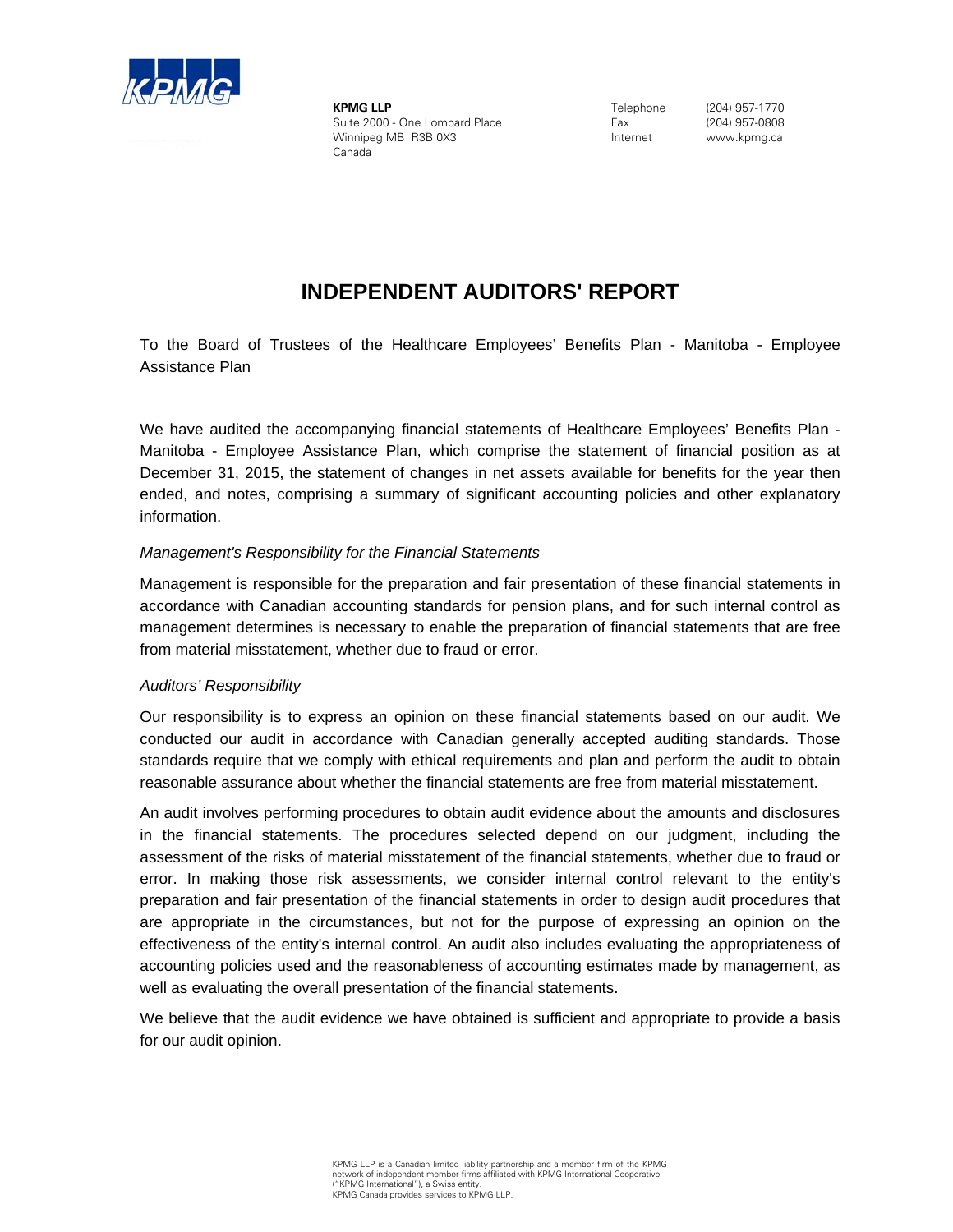

### *Opinion*

In our opinion, the financial statements present fairly, in all material respects, the financial position of Healthcare Employees' Benefits Plan - Manitoba - Employee Assistance Plan as at December 31, 2015, and changes in its net assets available for benefits for the year then ended in accordance with Canadian accounting standards for pension plans.

KPMG LLP

Chartered Professional Accountants

June 16, 2016 Winnipeg, Canada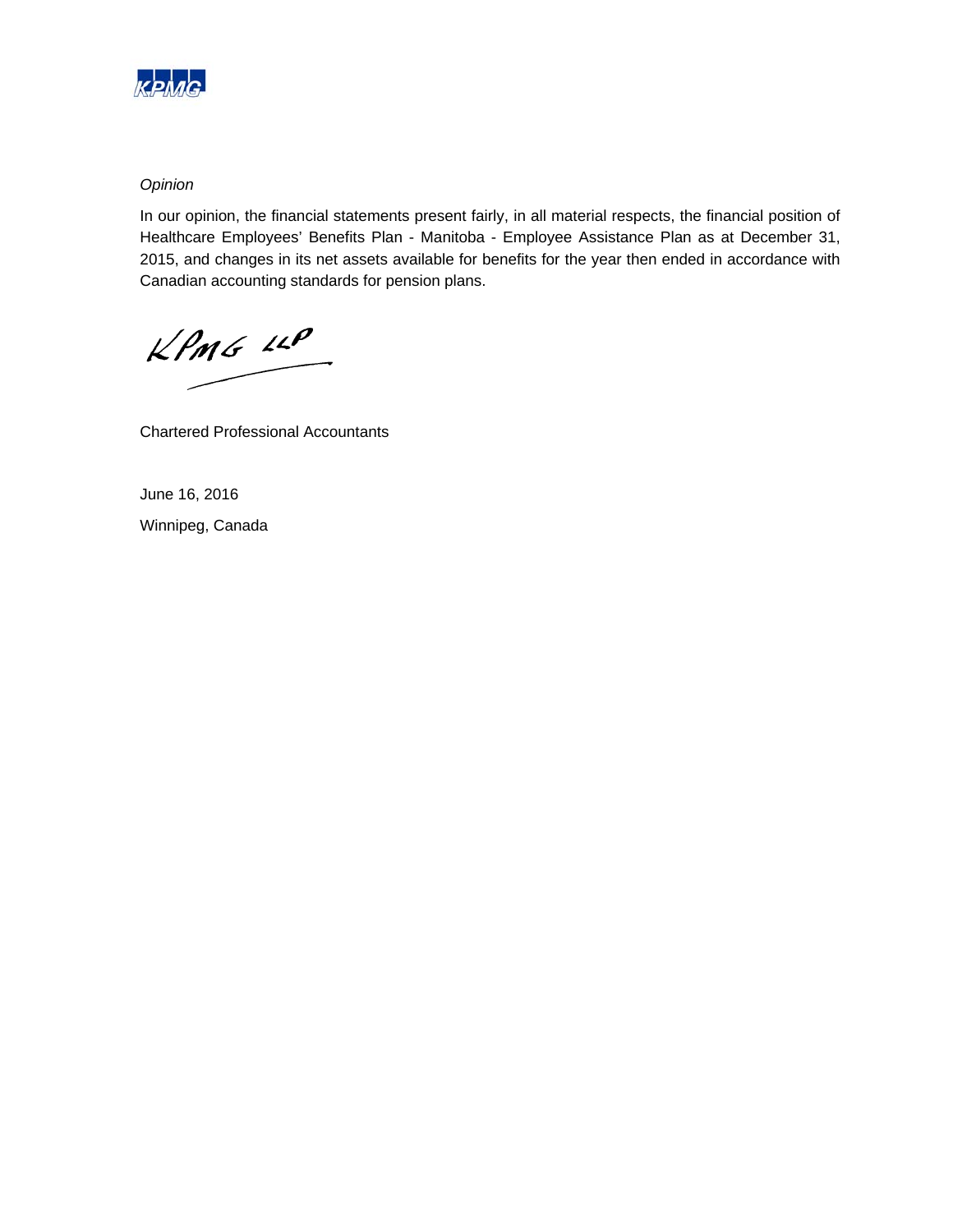**Statement of Financial Position** 

December 31, 2015, with comparative information for 2014

|                                                               |    | 2015    | 2014         |
|---------------------------------------------------------------|----|---------|--------------|
| <b>Assets</b>                                                 |    |         |              |
| Cash                                                          | \$ | 200,494 | \$<br>86,800 |
| Receivable from Manitoba Blue Cross (note 3)                  |    | 12,913  | 12,897       |
| <b>Total assets</b>                                           | \$ | 213,407 | \$<br>99,697 |
| <b>Liabilities</b>                                            |    |         |              |
| Accounts payable and accrued liabilities                      | \$ | 7,000   | \$<br>8,500  |
| Due to Healthcare Employees' Pension Plan - Manitoba (note 7) |    |         | 26,423       |
| <b>Total liabilities</b>                                      |    | 7,000   | \$<br>34,923 |
| Net assets available for benefits                             | S  | 206,407 | \$<br>64,774 |

See accompanying notes to financial statements.

Approyed by the Trustees:

Chair Vice-Chair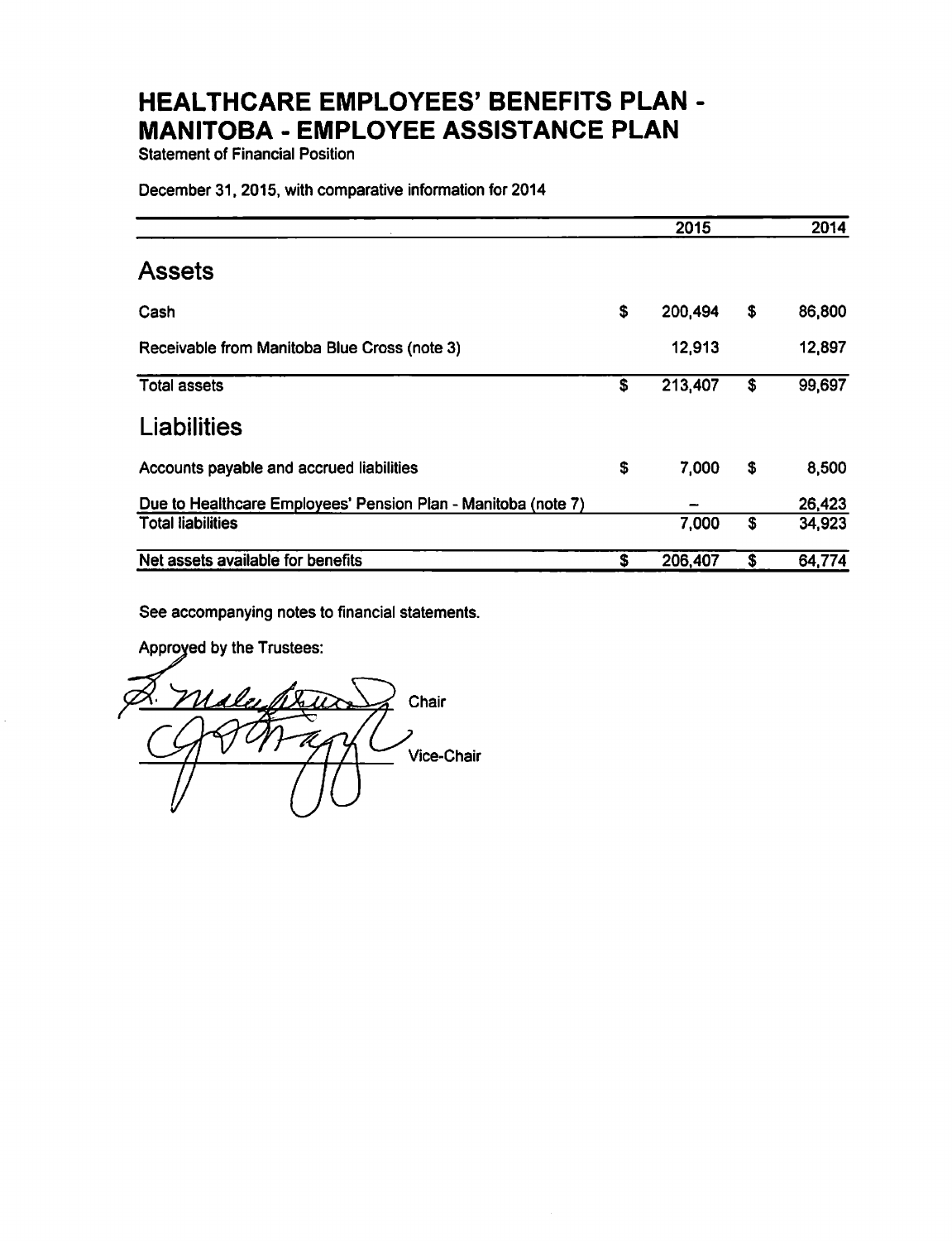Statement of Changes in Net Assets Available for Benefits

Year ended December 31, 2015, with comparative information for 2014

|                                                      | 2015            | 2014            |
|------------------------------------------------------|-----------------|-----------------|
| Increase in net assets:                              |                 |                 |
| Premiums                                             | \$<br>2,242,720 | \$<br>1,588,195 |
| Interest income                                      | 1,016           | 169             |
| Total increase in net assets                         | 2,243,736       | 1,588,364       |
| Decrease in net assets:                              |                 |                 |
| EAP service costs                                    | 2,089,128       | 1,479,095       |
| Administrative expenses (note 4)                     | 12,975          | 44,495          |
| Total decrease in net assets                         | 2,102,103       | 1,523,590       |
| Increase in net assets available for benefits        | 141,633         | 64,774          |
| Net assets available for benefits, beginning of year | 64,774          |                 |
| Net assets available for benefits, end of year       | 206,407         | \$<br>64.774    |

See accompanying notes to financial statements.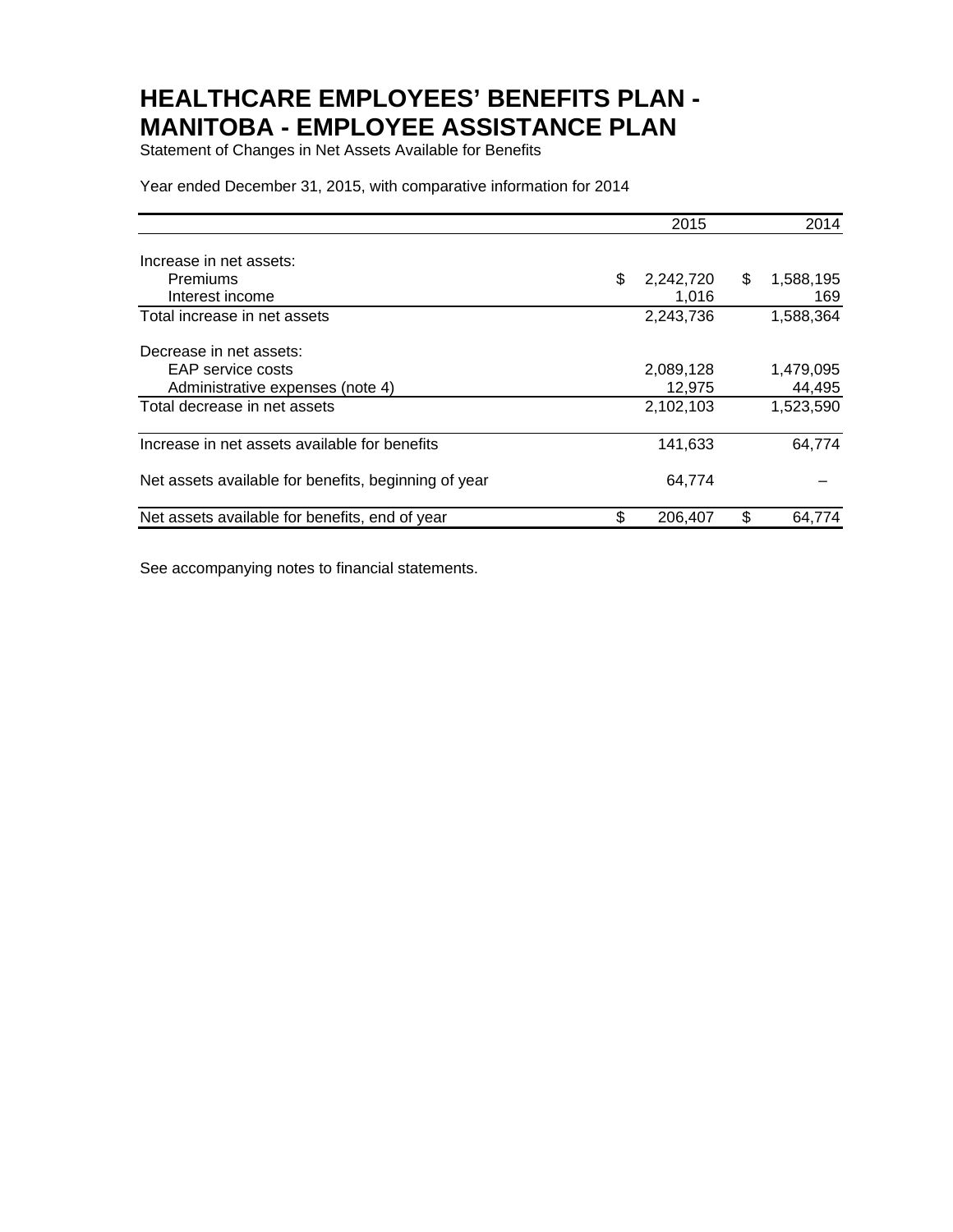Notes to Financial Statements

Year ended December 31, 2015

### **1. General:**

The Healthcare Employees' Benefits Plan - Manitoba (HEBP) is a jointly trusteed, not-for-profit organization which includes the employee assistance plan (the Plan) for healthcare employees in Manitoba.

The Plan is registered as a health and welfare trust under the *Income Tax Act* and is not subject to income taxes*.*

The Plan provides a comprehensive counselling service designed to help identify and resolve personal concerns affecting the health and well-being of participating employees and their families. The employee assistance plan (EAP) services are provided by Manitoba Blue Cross effective April 1, 2014.

### **2. Significant accounting policies:**

(a) Basis of presentation:

The Plan follows Canadian accounting standards for pension plans for accounting policies related to its obligations. In selecting or changing accounting policies that do not relate to its obligations, the Plan complies on a consistent basis with Canadian accounting standards for private enterprises.

These financial statements are prepared on a going concern basis and present the financial position of the Plan as a separate financial reporting entity, independent of the participating employers and members. Only the assets and obligations to members eligible to participate in the Plan have been included in these financial statements. These financial statements do not portray the funding requirements of the Plan.

(b) Financial instruments:

Financial instruments are recorded at fair value on initial recognition. Cash and investments, if any, are subsequently measured at fair value. All other financial instruments are subsequently measured at cost or amortized cost, unless management has elected to carry the instruments at fair value. The Plan has elected not to carry any such financial instruments at fair value.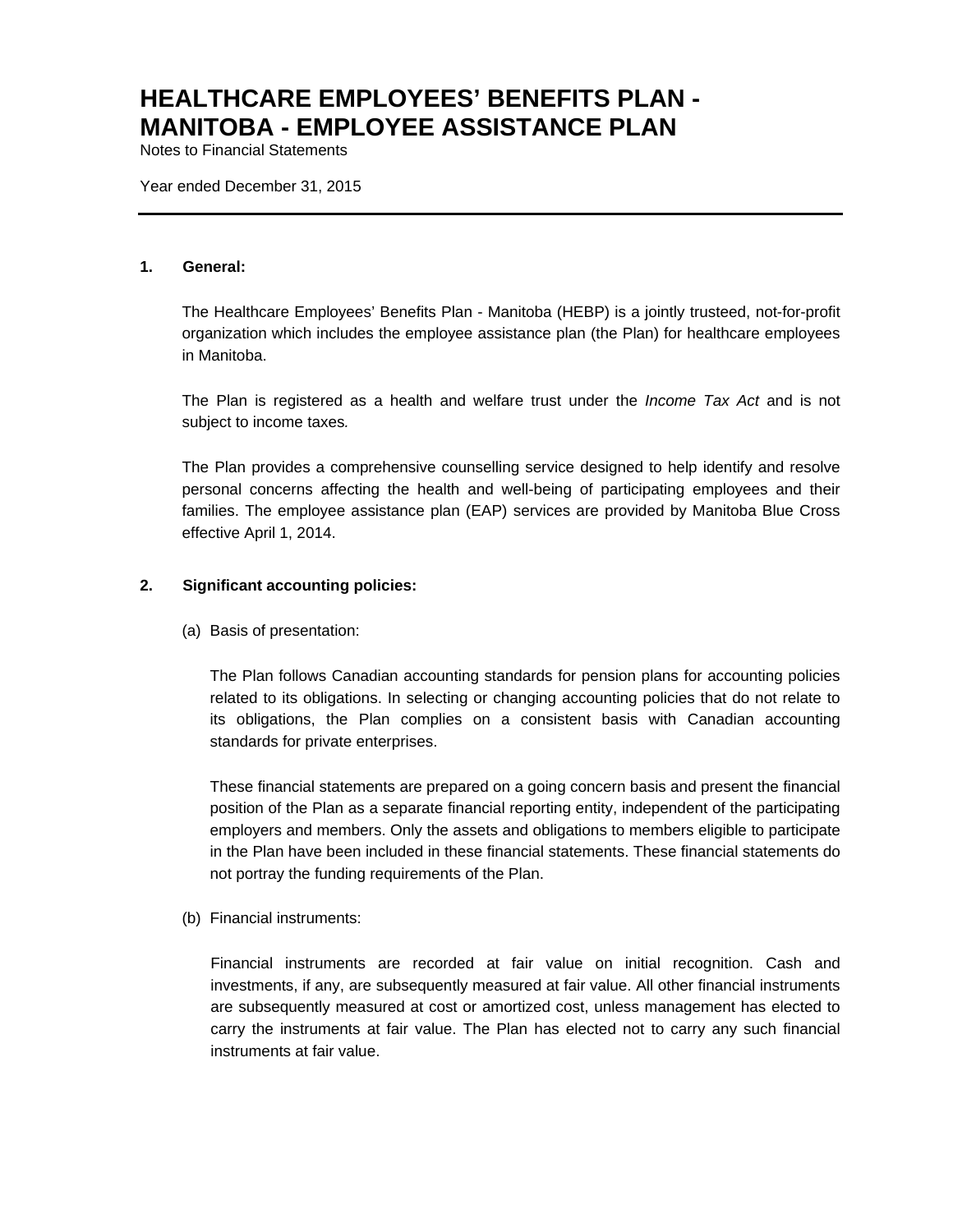Notes to Financial Statements (continued)

Year ended December 31, 2015

### **2. Significant accounting policies (continued):**

Transaction costs incurred on the acquisition of financial instruments measured subsequently at fair value are expensed as incurred. All other financial instruments are adjusted by transaction costs incurred on acquisition and financing costs. These costs are amortized using the straight-line method.

### (c) Premiums:

Premiums recorded in the statement of changes in net assets available for benefits include the members' subscription required for employee assistance coverage. Premiums are recorded on an accrual basis.

(d) EAP service costs:

EAP service costs are recorded in the period in which they are paid or payable. Any service costs not paid at fiscal year-end, if any, are reflected in accounts payable and accrued liabilities.

(e) Use of estimates:

The preparation of financial statements requires management to make estimates and assumptions that affect the reported amounts of assets and liabilities, the disclosure of contingent assets and liabilities at the date of the financial statements and the reported amounts of increases and decreases in net assets available for benefits during the year. Actual results could differ from those estimates.

### **3. Receivable from Manitoba Blue Cross:**

The amounts receivable from Manitoba Blue Cross are funds held by Manitoba Blue Cross at December 31, 2015 related to the excess of premiums collected over service costs charged to the Plan.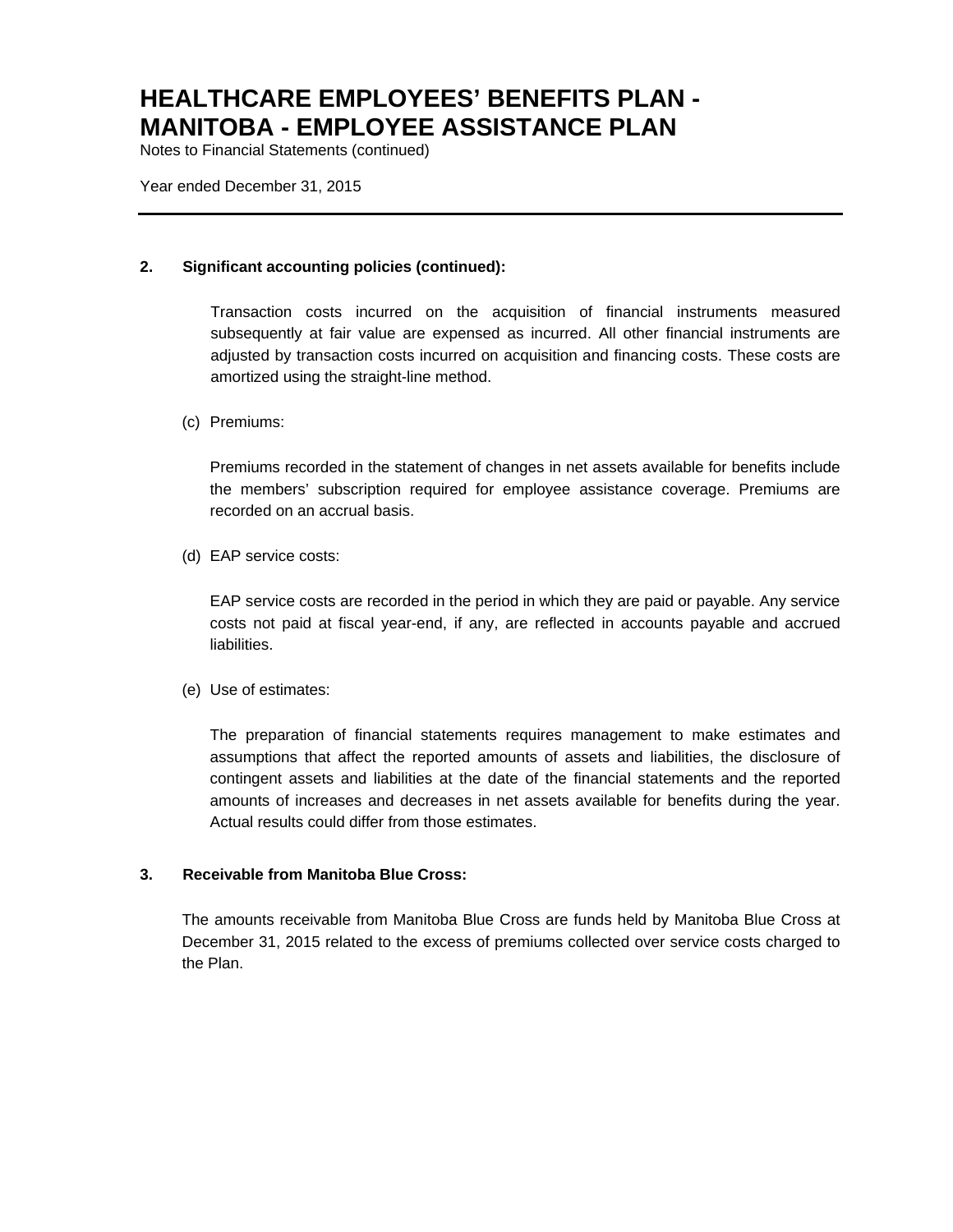Notes to Financial Statements (continued)

Year ended December 31, 2015

### **4. Administrative expenses:**

|                               | 2015         |    | 2014   |
|-------------------------------|--------------|----|--------|
| Salaries and benefits         | \$<br>5,000  | \$ | 29,179 |
| Legal fees                    |              |    | 6,490  |
| Audit fees                    | 7,892        |    | 8,500  |
| Other administrative expenses | 83           |    | 326    |
|                               | \$<br>12.975 | S  | 44,495 |

### **5. Capital management:**

The main objective of the Plan is to sustain a certain level of net assets in order to meet the obligations of the Plan. Increases in net assets are a direct result of premiums paid into the Plan by eligible employers. The main use of net assets is for payment of service costs for eligible members of the Plan.

#### **6. Risk management:**

(a) Market risk:

Management of the Plan believe they are not exposed to any market risks including interest rate, currency and other price risk in relation to the Plan's financial instruments.

(b) Credit risk:

Credit risk associated with receivable from Manitoba Blue Cross is minimized due to its nature. Premiums are collected by Manitoba Blue Cross from participating employers which are used to pay the service costs. No provision for doubtful receivables has been recorded in 2015 or 2014.

(c) Liquidity risk:

Liquidity risk is the possibility that financial assets of the Plan cannot be readily converted into cash when required. Liquidity risk is managed through premiums received being held by Manitoba Blue Cross on behalf of the Plan to fund the Plan's obligations. The Plan's accounts payable and accrued liabilities and due to Healthcare Employees' Pension Plan - Manitoba (HEPP) have contracted maturities of less than one year.